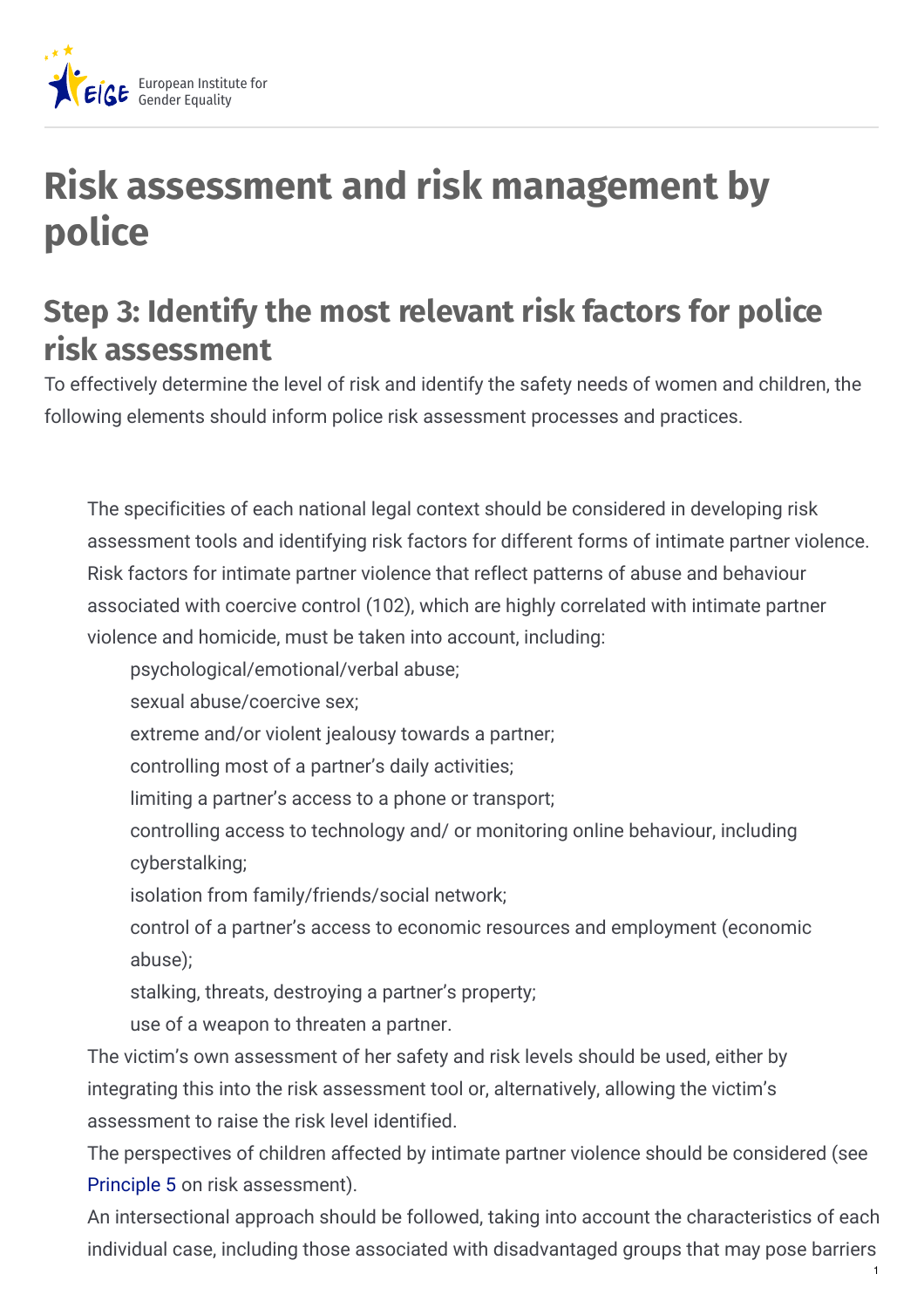to accessing support and protection, including:

lack of social support and isolation;

financial/economic dependence;

demographic variables (e.g. socioeconomic status, ethnic background, age, immigrant status).

All appropriate and available sources of information including the victim, the perpetrator, case files and other agencies, including child protection and specialist women's services, should be taken into account.

A risk factor is a characteristic (individual, relational, community or societal) whose presence increases the likelihood that abuse, violence or homicide will occur or recur (99).

Risk factors are related to:

the victim (e.g. pregnancy/new birth, depression/ other mental health issues, isolation); the perpetrator (e.g. history of violence, mental health issues, access to weapons, previous or current breach of protection order);

the relationship (e.g. separation, escalation of violence, financial difficulties);

the community (e.g. poverty, lack of institutional support);

social risks (external conditions such as norms and practices that may exacerbate the level of risk for a victim) (100).

Risk factors included in assessments should be as comprehensive as possible and applied in all cases of intimate partner violence in order to effectively assess all types and levels of risk, as well as individual needs. Levels of risk are typically grouped into three categories (standard, medium and high). In terms of identifying risk factors specific to intimate partner violence, it is important to take into account the evidence-based and emerging research on risk factors and their relevance for effectively assessing risk and informing risk management strategies.

Although the evidence does not support demographic variables such as ethnicity, age, education, employment and income as predictors of abuse (101), it is important to take into account the personal characteristics of both the victim and the perpetrator. Collecting this information provides more precise knowledge about the individual characteristics of each